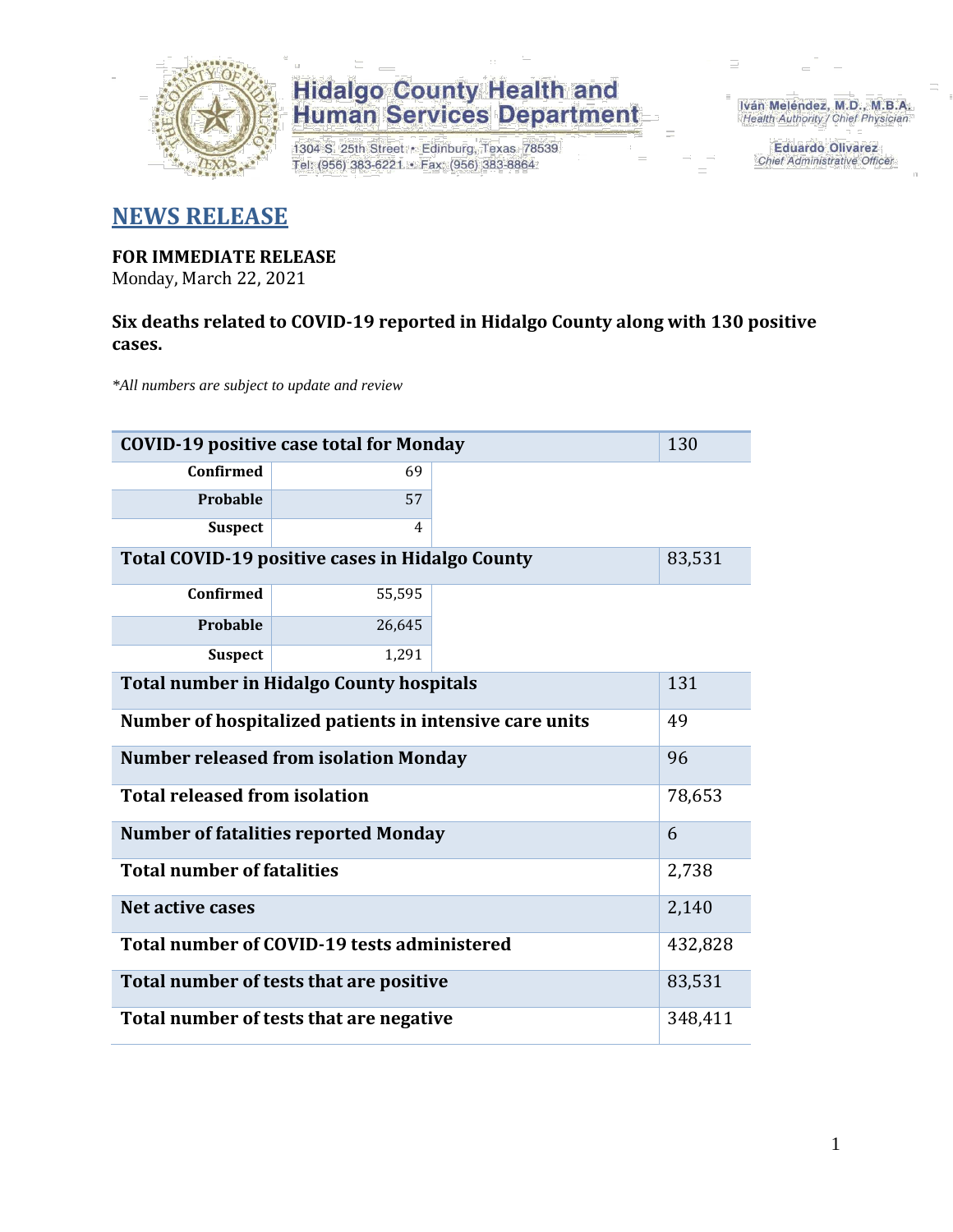

## **Hidalgo County Health and Human Services Department**

1304 S. 25th Street · Edinburg, Texas 78539 Tel: (956) 383-6221 · Fax: (956) 383-8864

Iván Meléndez, M.D., M.B.A. Health Authority / Chief Physician

> **Eduardo Olivarez Chief Administrative Officer**

*Hidalgo County uses the case status definition provided by the Texas Department of State Health Service's 2020 Epi Case Criteria Guide revised November 2020.*

- *1. Confirmed: A person who has tested positive through a molecular or PCR (oral or nasal swabs) test that looks for the presence of the virus's genetic material.*
- *2. Probable: A person who meets presumptive laboratory evidence through detection of COVID-19 by antigen test in a respiratory specimen.*
- *3. Suspect: A person who meets supported laboratory evidence through detection of specific antibodies in serum, plasma, whole body, and no prior history of being confirmed or probable case.*

*For more information of case status definition for COVID-19, please refer to:*

[https://www.dshs.state.tx.us/IDCU/investigation/epi-case-criteria-guide/2020-Epi-Case-Criteria-](https://www.dshs.state.tx.us/IDCU/investigation/epi-case-criteria-guide/2020-Epi-Case-Criteria-Guide.pdf)[Guide.pdf](https://www.dshs.state.tx.us/IDCU/investigation/epi-case-criteria-guide/2020-Epi-Case-Criteria-Guide.pdf)

The deaths include:

|          | Age   | Gender | City     |
|----------|-------|--------|----------|
| 1        | 40s   | Male   | Edinburg |
| $\bf{2}$ | 50s   | Female | Mission  |
| 3        | $70+$ | Male   | Mission  |
| 4        | $70+$ | Male   | Mission  |
| 5        | 30s   | Female | Weslaco  |
| 6        | 60s   | Male   | Weslaco  |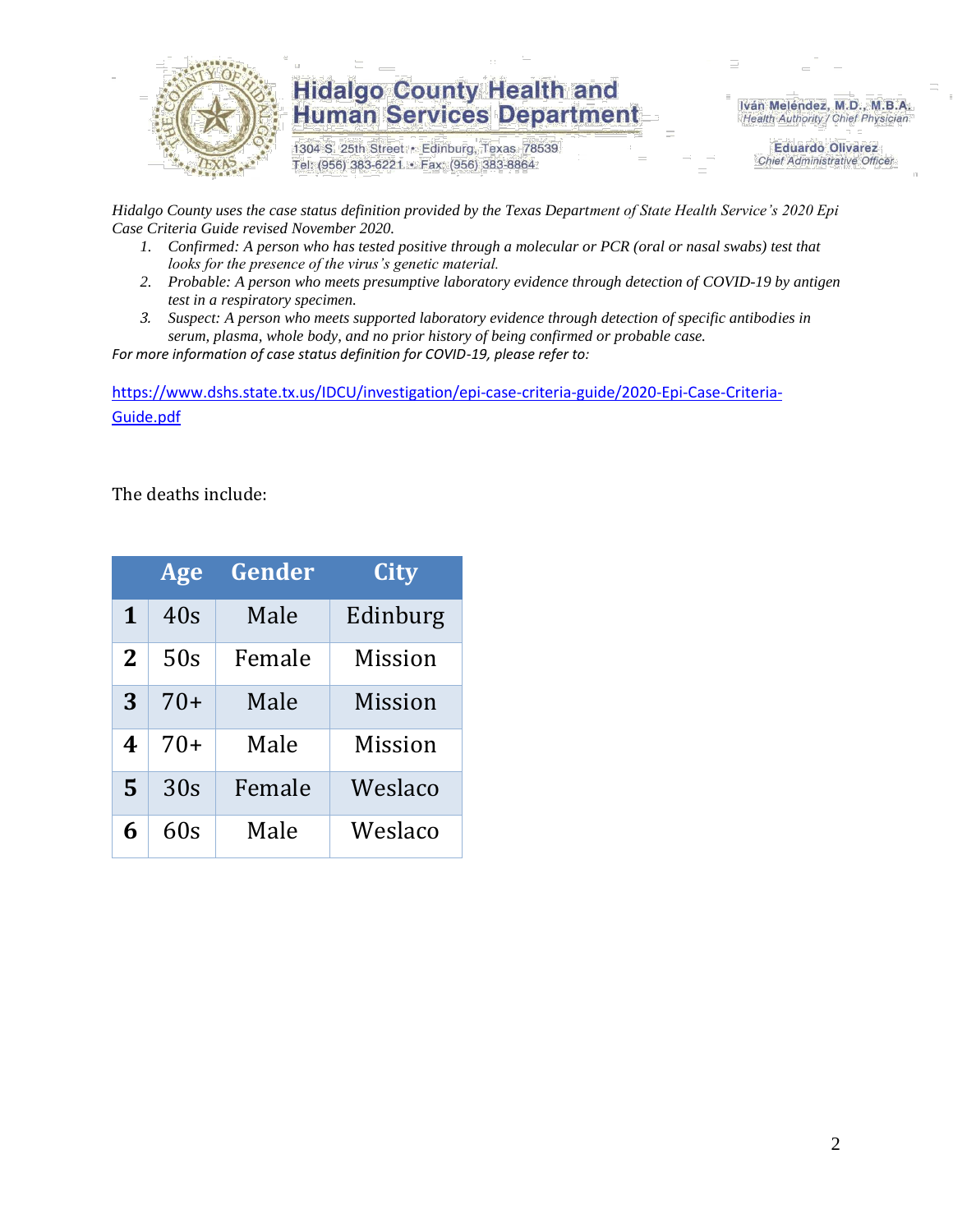

## **Hidalgo County Health and<br>Human Services Department**

1304 S. 25th Street · Edinburg, Texas 78539 Tel: (956) 383-6221 · Fax: (956) 383-8864

Iván Meléndez, M.D., M.B.A.<br>Health Authority / Chief Physician

**Eduardo Olivarez** Chief Administrative Officer

### Monday, March 22, 2021 positive cases include:

|                | <b>Age Range</b> | Gender      | <b>City</b> |    | <b>Age Range</b> | Gender                    | <b>City</b> |
|----------------|------------------|-------------|-------------|----|------------------|---------------------------|-------------|
| $\mathbf{1}$   | 20s              | ${\bf F}$   | Alamo       | 66 | $0 - 19$         | $\mathbf M$               | Mercedes    |
| $\mathbf{2}$   | 30 <sub>s</sub>  | ${\bf F}$   | Alamo       | 67 | $0 - 19$         | ${\bf F}$                 | Mercedes    |
| 3              | 50s              | $\mathbf M$ | Alamo       | 68 | 20s              | ${\bf F}$                 | Mercedes    |
| 4              | 60s              | M           | Alamo       | 69 | 40s              | $\rm F$                   | Mercedes    |
| 5              | $70+$            | $\mathbf M$ | Alamo       | 70 | $70+$            | ${\bf F}$                 | Mercedes    |
| 6              | $0 - 19$         | M           | Alton       | 71 | $0 - 19$         | ${\bf F}$                 | Mission     |
| $\overline{7}$ | $0 - 19$         | ${\bf F}$   | Alton       | 72 | $0 - 19$         | $\mathbf M$               | Mission     |
| 8              | 50s              | M           | Alton       | 73 | $0-19$           | $\rm F$                   | Mission     |
| 9              | $0 - 19$         | ${\bf F}$   | Donna       | 74 | $0 - 19$         | $\rm F$                   | Mission     |
| 10             | $0 - 19$         | F           | Donna       | 75 | 20s              | M                         | Mission     |
| 11             | $0 - 19$         | $\mathbf M$ | Donna       | 76 | 20s              | ${\bf F}$                 | Mission     |
| 12             | 20s              | F           | Donna       | 77 | 20s              | ${\bf F}$                 | Mission     |
| 13             | 50s              | ${\bf F}$   | Donna       | 78 | 20s              | ${\bf F}$                 | Mission     |
| 14             | 60s              | F           | Donna       | 79 | 30s              | F                         | Mission     |
| 15             | $70+$            | $\mathbf M$ | Donna       | 80 | 30s              | $\mathbf M$               | Mission     |
| 16             | $70+$            | M           | Donna       | 81 | 30s              | M                         | Mission     |
| 17             | $0 - 19$         | ${\bf F}$   | Edinburg    | 82 | 30s              | ${\bf F}$                 | Mission     |
| 18             | $0 - 19$         | M           | Edinburg    | 83 | 30s              | M                         | Mission     |
| 19             | $0 - 19$         | $\mathbf M$ | Edinburg    | 84 | 30s              | ${\bf F}$                 | Mission     |
| 20             | $0 - 19$         | M           | Edinburg    | 85 | 30s              | M                         | Mission     |
| 21             | $0 - 19$         | $\mathbf M$ | Edinburg    | 86 | 40s              | $\rm F$                   | Mission     |
| 22             | 20s              | M           | Edinburg    | 87 | 40s              | $\rm F$                   | Mission     |
| 23             | 30s              | $\mathbf M$ | Edinburg    | 88 | 40s              | ${\bf F}$                 | Mission     |
| 24             | 30s              | F           | Edinburg    | 89 | 40s              | M                         | Mission     |
| 25             | 40s              | $\mathbf M$ | Edinburg    | 90 | 40s              | ${\bf F}$                 | Mission     |
| 26             | 40s              | M           | Edinburg    | 91 | 40s              | $\boldsymbol{\mathrm{F}}$ | Mission     |
| 27             | 40s              | F           | Edinburg    | 92 | 50s              | F                         | Mission     |
| 28             | 40s              | M           | Edinburg    | 93 | 50s              | M                         | Mission     |
| 29             | 40s              | $\rm F$     | Edinburg    | 94 | 50s              | ${\bf F}$                 | Mission     |
| 30             | 40s              | M           | Edinburg    | 95 | 60s              | F                         | Mission     |
| 31             | 40s              | ${\bf F}$   | Edinburg    | 96 | 60s              | $\mathbf M$               | Mission     |
| 32             | 40s              | ${\bf F}$   | Edinburg    | 97 | $70+$            | M                         | Mission     |